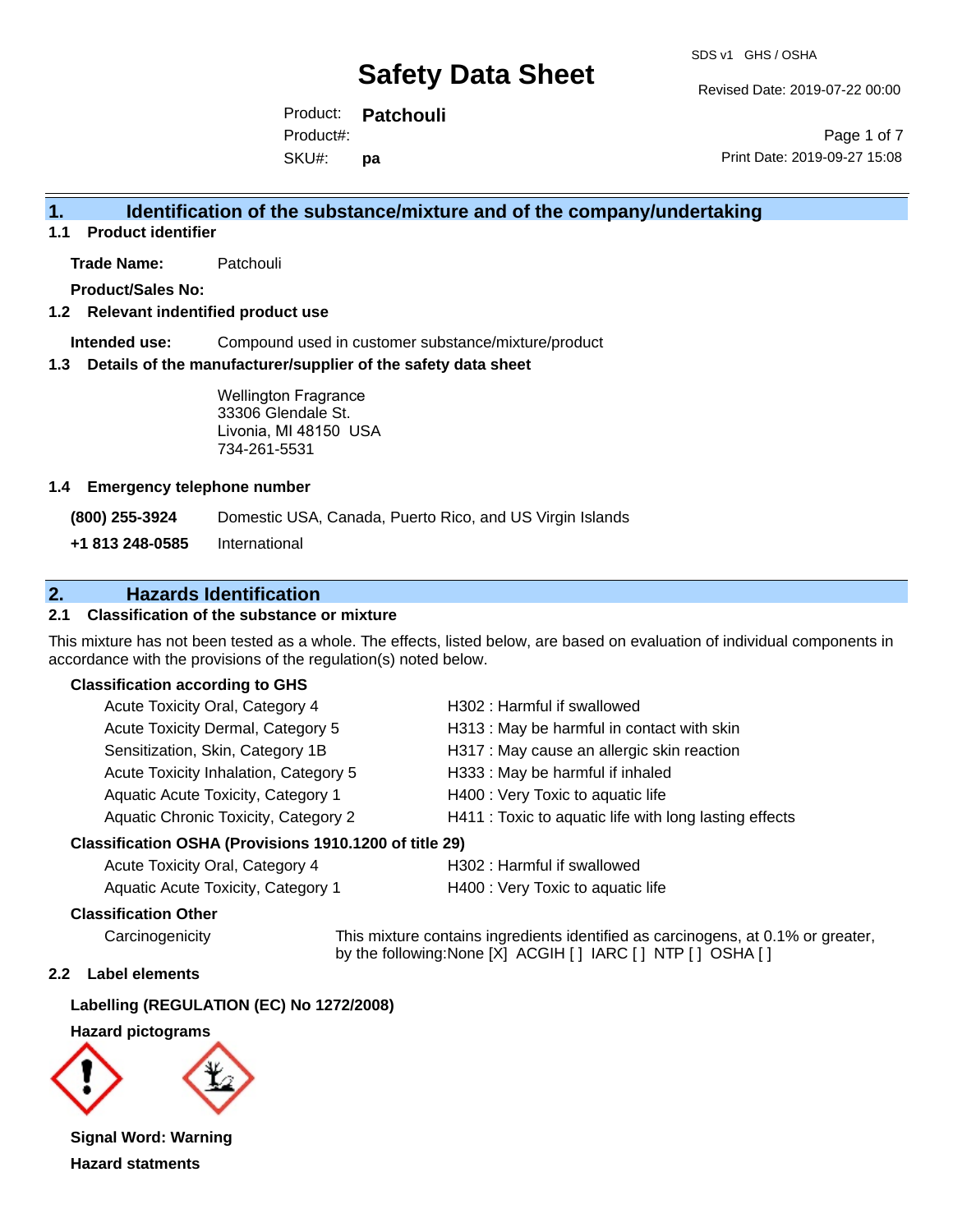SDS v1 GHS / OSHA

Revised Date: 2019-07-22 00:00

Print Date: 2019-09-27 15:08

Page 2 of 7

Product: **Patchouli**  SKU#: Product#: **pa**

| H302                            | Harmful if swallowed                                                                     |
|---------------------------------|------------------------------------------------------------------------------------------|
| H313                            | May be harmful in contact with skin                                                      |
| H317                            | May cause an allergic skin reaction                                                      |
| H333                            | May be harmful if inhaled                                                                |
| H400                            | Very Toxic to aquatic life                                                               |
| H411                            | Toxic to aquatic life with long lasting effects                                          |
| <b>Precautionary Statements</b> |                                                                                          |
| <b>Prevention:</b>              |                                                                                          |
| P <sub>264</sub>                | Wash hands thoroughly after handling                                                     |
| P <sub>270</sub>                | Do not eat, drink or smoke when using this product                                       |
| P <sub>272</sub>                | Contaminated work clothing should not be allowed out of the workplace                    |
| P <sub>273</sub>                | Avoid release to the environment                                                         |
| <b>Response:</b>                |                                                                                          |
| $P301 + P312 + P330$            | IF SWALLOWED: Call a POISON CENTER or doctor/physician if you feel unwell Rinse<br>mouth |
| P302 + P352                     | IF ON SKIN: Wash with soap and water                                                     |
| P304 + P312                     | IF INHALED: Call a POISON CENTER or doctor/physician if you feel unwell                  |
| $P333 + P313$                   | If skin irritation or a rash occurs: Get medical advice/attention                        |
| P363                            | Wash contaminated clothing before reuse                                                  |
| P391                            | <b>Collect Spillage</b>                                                                  |
|                                 |                                                                                          |

### **2.3 Other Hazards**

**no data available**

## **3. Composition/Information on Ingredients**

### **3.1 Mixtures**

This product is a complex mixture of ingredients, which contains among others the following substance(s), presenting a health or environmental hazard within the meaning of the UN Globally Harmonized System of Classification and Labeling of Chemicals (GHS):

| CAS#<br>Ingredient     | EC#                                            | Conc.<br>Range | <b>GHS Classification</b> |  |  |
|------------------------|------------------------------------------------|----------------|---------------------------|--|--|
| 120-51-4               | $204 - 402 - 9$                                | $60 - 70%$     | H302; H313; H400; H411    |  |  |
| <b>Benzyl Benzoate</b> |                                                |                |                           |  |  |
| 8050-15-5              | 232-476-2                                      | 10 - 20 %      | H402; H412                |  |  |
|                        | Methyl ester of rosin (partially hydrogenated) |                |                           |  |  |
| 32210-23-4             | 250-954-9                                      | $5 - 10 \%$    | H303; H317; H401          |  |  |
|                        | 4-tert-Butylcyclohexyl acetate                 |                |                           |  |  |
| 100-51-6               | 202-859-9                                      | $2 - 5%$       | H302; H313; H319          |  |  |
| <b>Benzyl Alcohol</b>  |                                                |                |                           |  |  |
| 5986-55-0              | 227-807-2                                      | $1 - 2 \%$     | H401; H411                |  |  |
| Patchouli alcohol      |                                                |                |                           |  |  |
| 32388-55-9             | 251-020-3                                      | $1 - 2 \%$     | H303; H317; H400; H410    |  |  |
| Acetyl cedrene         |                                                |                |                           |  |  |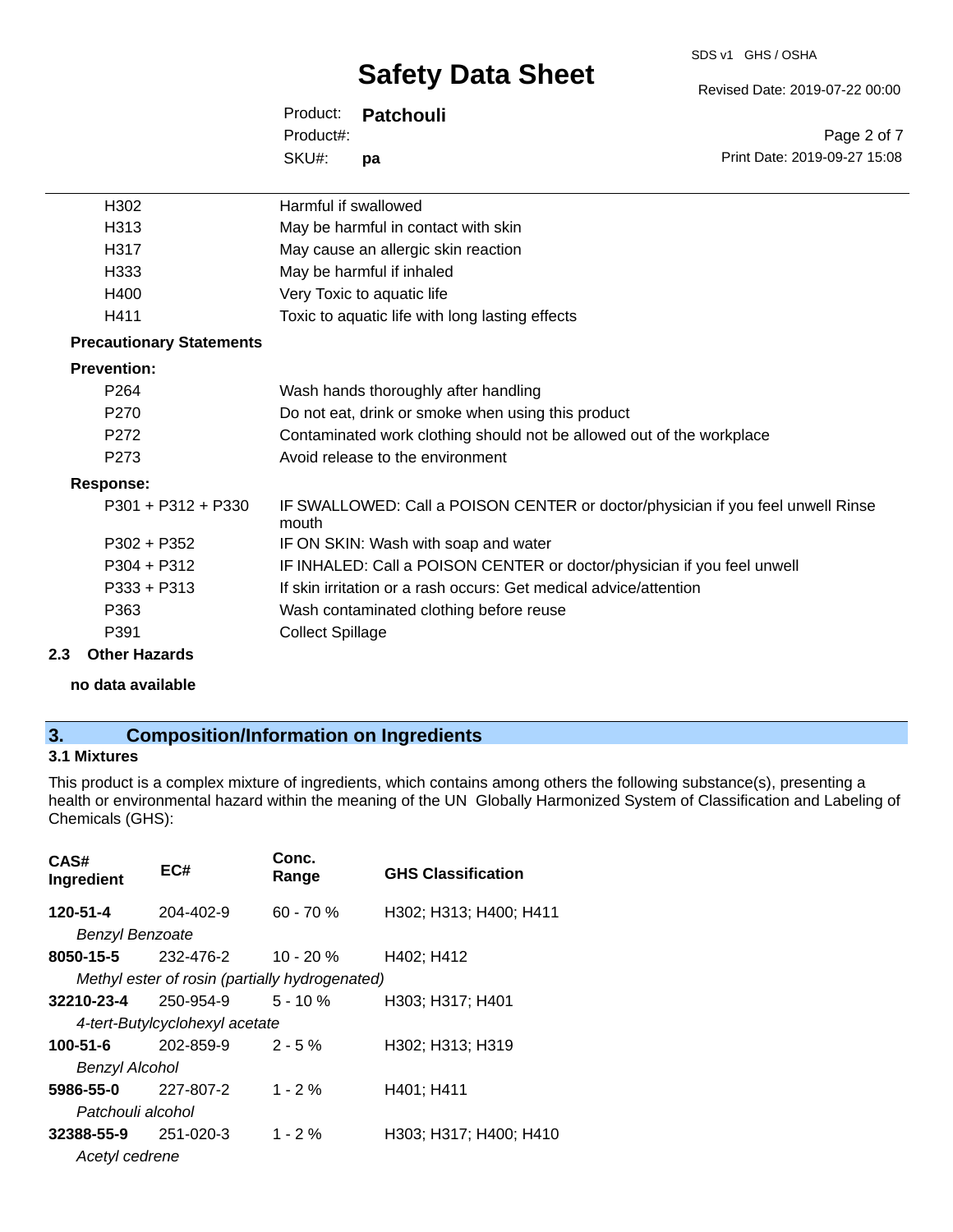SDS v1 GHS / OSHA

Revised Date: 2019-07-22 00:00

Product: **Patchouli**  SKU#: Product#: **pa**

Page 3 of 7 Print Date: 2019-09-27 15:08

| CAS#<br>Ingredient                                                             | EC#       | Conc.<br>Range | <b>GHS Classification</b>    |  |
|--------------------------------------------------------------------------------|-----------|----------------|------------------------------|--|
| $87 - 44 - 5$<br>beta-Caryophyllene                                            | 201-746-1 | $1 - 2 \%$     | H304; H317; H413             |  |
| $127 - 51 - 5$                                                                 | 204-846-3 | $1 - 2\%$      | H316; H317; H320; H401; H411 |  |
| a-Isomethyl ionone<br>See Section 16 for full text of GHS classification codes |           |                |                              |  |
|                                                                                |           |                |                              |  |

See Section 16 for full text of GHS classification codes which where not shown in section 2

Total Hydrocarbon Content (%  $w/w$ ) = 1.42

| $\overline{4}$ .<br><b>First Aid Measures</b><br><b>Description of first aid measures</b><br>4.1 |                                                                                                               |  |  |  |
|--------------------------------------------------------------------------------------------------|---------------------------------------------------------------------------------------------------------------|--|--|--|
| Inhalation:                                                                                      | Remove from exposure site to fresh air and keep at rest.<br>Obtain medical advice.                            |  |  |  |
| <b>Eye Exposure:</b>                                                                             | Flush immediately with water for at least 15 minutes.<br>Contact physician if symptoms persist.               |  |  |  |
| <b>Skin Exposure:</b>                                                                            | Remove contaminated clothes. Wash thoroughly with water (and soap).<br>Contact physician if symptoms persist. |  |  |  |
| Ingestion:                                                                                       | Rinse mouth with water and obtain medical advice.                                                             |  |  |  |
| 4.2 Most important symptoms and effects, both acute and delayed                                  |                                                                                                               |  |  |  |
| <b>Symptoms:</b>                                                                                 | no data available                                                                                             |  |  |  |
| Risks:                                                                                           | Refer to Section 2.2 "Hazard Statements"                                                                      |  |  |  |
| 4.3 Indication of any immediate medical attention and special treatment needed                   |                                                                                                               |  |  |  |
| <b>Treatment:</b>                                                                                | Refer to Section 2.2 "Response"                                                                               |  |  |  |
| 5.<br><b>Fire-Fighting measures</b>                                                              |                                                                                                               |  |  |  |
| <b>Extinguishing media</b><br>5.1                                                                |                                                                                                               |  |  |  |
| Suitable:                                                                                        | Carbon dioxide (CO2), Dry chemical, Foam                                                                      |  |  |  |
| Unsuitable                                                                                       | Do not use a direct water jet on burning material                                                             |  |  |  |
|                                                                                                  | 5.2 Special hazards arising from the substance or mixture                                                     |  |  |  |
| <b>During fire fighting:</b>                                                                     | Water may be ineffective                                                                                      |  |  |  |
| 5.3 Advice for firefighters                                                                      |                                                                                                               |  |  |  |
| <b>Further information:</b>                                                                      | Standard procedure for chemical fires                                                                         |  |  |  |
|                                                                                                  |                                                                                                               |  |  |  |

# **6. Calculate Accidental Release Measures**<br>**6.1** Personal precautions, protective equipm

### **6.1 Personal precautions, protective equipment and emergency procedures**

Avoid inhalation and contact with skin and eyes. A self-contained breathing apparatus is recommended in case of a major spill.

### **6.2 Environmental precautions**

Keep away from drains, soil, and surface and groundwater.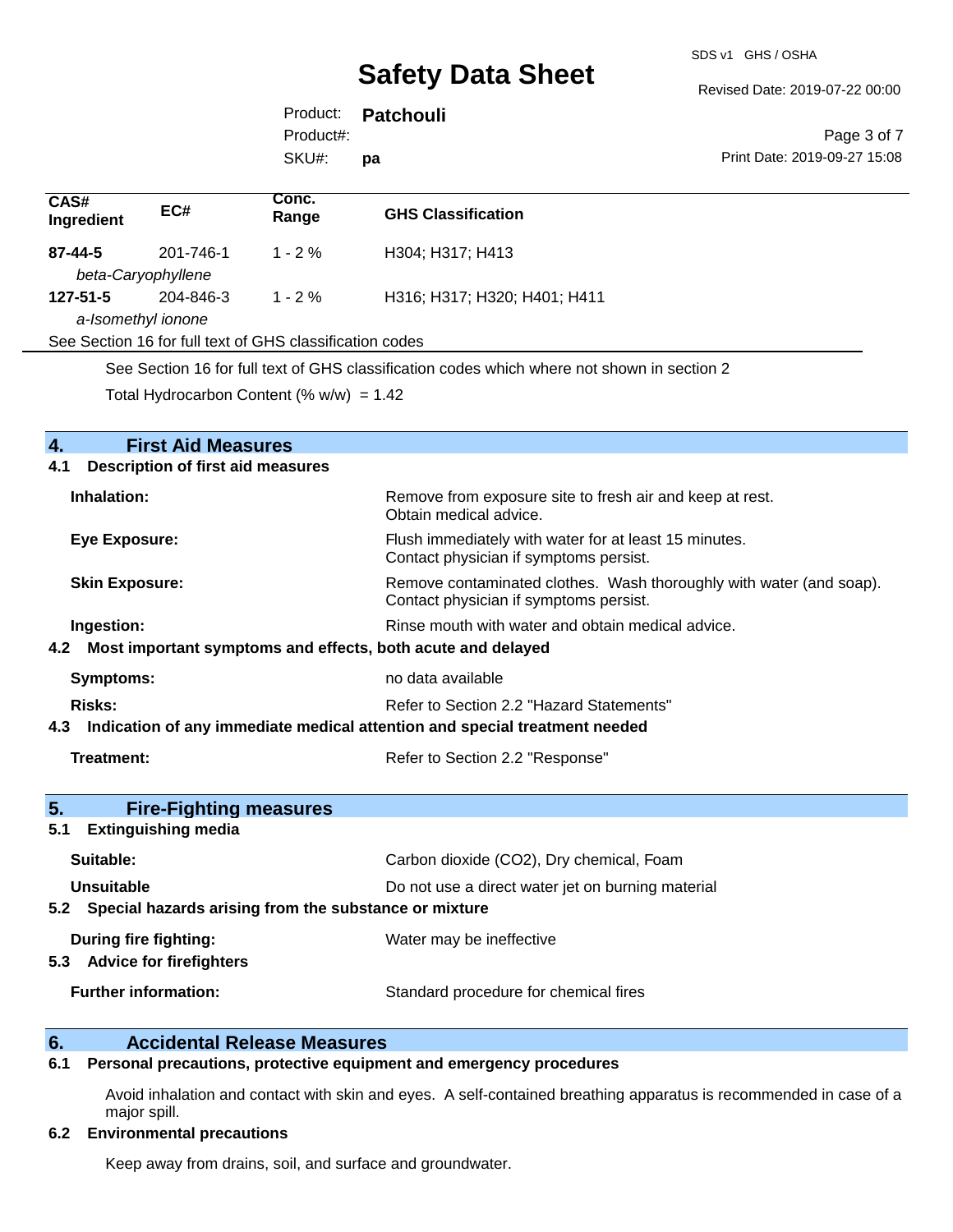Revised Date: 2019-07-22 00:00

Product: **Patchouli**  SKU#: Product#: **pa**

Page 4 of 7 Print Date: 2019-09-27 15:08

#### **6.3 Methods and materials for containment and cleaning up**

Clean up spillage promptly. Remove ignition sources. Provide adequate ventilation. Avoid excessive inhalation of vapors. Gross spillages should be contained by use of sand or inert powder and disposed of according to the local regulations.

#### **6.4 Reference to other sections**

Not Applicable

## **7. Handling and Storage**

#### **7.1 Precautions for safe handling**

Apply according to good manufacturing and industrial hygiene practices with proper ventilation. Do not drink, eat or smoke while handling. Respect good personal hygiene.

#### **7.2 Conditions for safe storage, including any incompatibilities**

Store in a cool, dry and ventilated area away from heat sources and protected from light in tightly closed original container. Avoid uncoated metal container. Keep air contact to a minimum.

#### **7.3 Specific end uses**

No information available

### **8. Exposure Controls/Personal Protection**

#### **8.1 Control parameters**

**Exposure Limits:** Contains no substances with occupational exposure limit values.

**Engineering Controls:** Use local exhaust as needed.

**8.2 Exposure controls - Personal protective equipment**

**Eye protection:** Tightly sealed goggles, face shield, or safety glasses with brow guards and side shields, etc. as may be appropriate for the exposure

**Respiratory protection:** Avoid excessive inhalation of concentrated vapors. Apply local ventilation where appropriate.

**Skin protection:** Avoid Skin contact. Use chemically resistant gloves as needed.

### **9. Physical and Chemical Properties**

#### **9.1 Information on basic physical and chemical properties**

| Appearance:                  | Liquid                          |
|------------------------------|---------------------------------|
| Odor:                        | <b>Conforms to Standard</b>     |
| Color:                       | Pale Yellow (G3) to Yellow (G6) |
| <b>Viscosity:</b>            | Liquid                          |
| <b>Freezing Point:</b>       | Not determined                  |
| <b>Boiling Point:</b>        | Not determined                  |
| <b>Melting Point:</b>        | Not determined                  |
| <b>Flashpoint (CCCFP):</b>   | >200 F (93.33 C)                |
| Auto flammability:           | Not determined                  |
| <b>Explosive Properties:</b> | None Expected                   |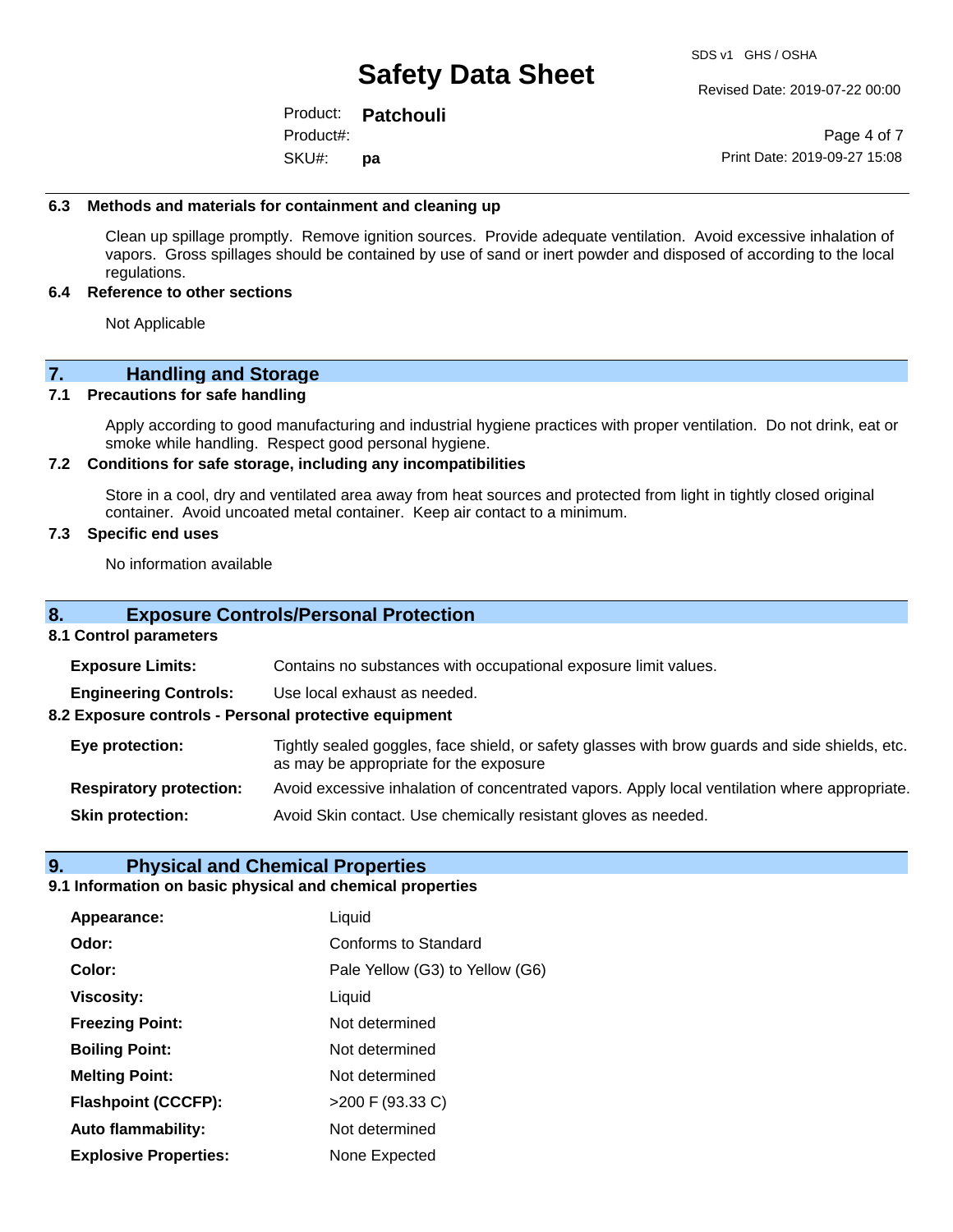Revised Date: 2019-07-22 00:00

Product: **Patchouli**  SKU#: Product#: **pa**

Page 5 of 7 Print Date: 2019-09-27 15:08

| <b>Oxidizing properties:</b> | None Expected |
|------------------------------|---------------|
| Vapor Pressure (mmHg@20 C):  | 0.0295        |
| %VOC:                        | 0.03          |
| Specific Gravity @ 25 C:     | 1.0670        |
| Density @ 25 C:              | 1.0640        |
| Refractive Index @ 20 C:     | 1.5430        |
| Soluble in:                  | Oil           |

## **10. Stability and Reactivity**

| 10.1 Reactivity                         | None                                               |
|-----------------------------------------|----------------------------------------------------|
| <b>10.2 Chemical stability</b>          | Stable                                             |
| 10.3 Possibility of hazardous reactions | None known                                         |
| <b>10.4 Conditions to avoid</b>         | None known                                         |
| 10.5 Incompatible materials             | Strong oxidizing agents, strong acids, and alkalis |
| 10.6 Hazardous decomposition products   | None known                                         |

## **11. Toxicological Information**

### **11.1 Toxicological Effects**

Acute Toxicity Estimates (ATEs) based on the individual Ingredient Toxicity Data utilizing the "Additivity Formula"

| Acute toxicity - Oral - (Rat) mg/kg                | (LD50: 1794.4431) Harmful if swallowed                   |
|----------------------------------------------------|----------------------------------------------------------|
| Acute toxicity - Dermal - (Rabbit) mg/kg           | (LD50: 4131.1822) May be harmful in contact with skin    |
| Acute toxicity - Inhalation - (Rat) mg/L/4hr       | (LD50: 78.6260) May be harmful if inhaled                |
| <b>Skin corrosion / irritation</b>                 | May be harmful if inhaled                                |
| Serious eye damage / irritation                    | Not classified - the classification criteria are not met |
| <b>Respiratory sensitization</b>                   | Not classified - the classification criteria are not met |
| <b>Skin sensitization</b>                          | May cause an allergic skin reaction                      |
| <b>Germ cell mutagenicity</b>                      | Not classified - the classification criteria are not met |
| Carcinogenicity                                    | Not classified - the classification criteria are not met |
| <b>Reproductive toxicity</b>                       | Not classified - the classification criteria are not met |
| Specific target organ toxicity - single exposure   | Not classified - the classification criteria are not met |
| Specific target organ toxicity - repeated exposure | Not classified - the classification criteria are not met |
| <b>Aspiration hazard</b>                           | Not classified - the classification criteria are not met |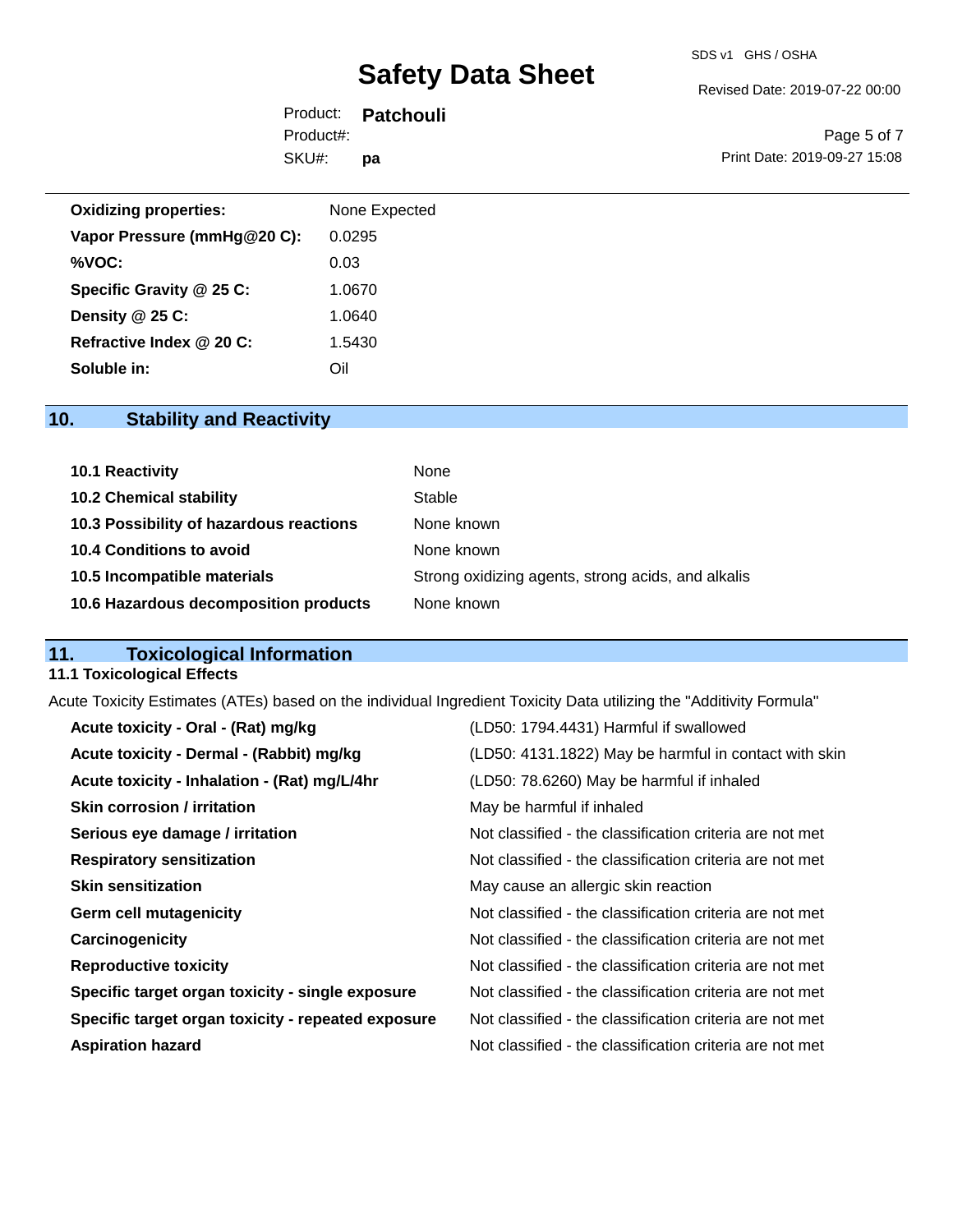SDS v1 GHS / OSHA

Revised Date: 2019-07-22 00:00

Product: **Patchouli**  SKU#: Product#: **pa**

Page 6 of 7 Print Date: 2019-09-27 15:08

| 12.                              | <b>Ecological Information</b>      |                                                 |
|----------------------------------|------------------------------------|-------------------------------------------------|
| <b>12.1 Toxicity</b>             |                                    |                                                 |
| <b>Acute acquatic toxicity</b>   |                                    | Very Toxic to aquatic life                      |
| <b>Chronic acquatic toxicity</b> |                                    | Toxic to aquatic life with long lasting effects |
| <b>Toxicity Data on soil</b>     |                                    | no data available                               |
|                                  | <b>Toxicity on other organisms</b> | no data available                               |
|                                  | 12.2 Persistence and degradability | no data available                               |
|                                  | 12.3 Bioaccumulative potential     | no data available                               |
|                                  | 12.4 Mobility in soil              | no data available                               |
|                                  | 12.5 Other adverse effects         | no data available                               |
|                                  |                                    |                                                 |

## **13. Disposal Conditions**

#### **13.1 Waste treatment methods**

Do not allow product to reach sewage systems. Dispose of in accordance with all local and national regulations. Send to a licensed waste management company.The product should not be allowed to enter drains, water courses or the soil. Do not contaminate ponds, waterways or ditches with chemical or used container.

## **14. Transport Information**

| <b>Marine Pollutant</b>                                       | Yes. Ingredient of greatest environmental impact:<br>120-51-4 : (60 - 70 %) : Benzyl Benzoate |                                     |                   |                 |               |
|---------------------------------------------------------------|-----------------------------------------------------------------------------------------------|-------------------------------------|-------------------|-----------------|---------------|
| <b>Regulator</b>                                              |                                                                                               | <b>Class</b>                        | <b>Pack Group</b> | <b>Sub Risk</b> | UN-nr.        |
| U.S. DOT (Non-Bulk)                                           |                                                                                               | Not Regulated - Not Dangerous Goods |                   |                 |               |
| Chemicals NOI                                                 |                                                                                               |                                     |                   |                 |               |
| <b>ADR/RID (International Road/Rail)</b>                      |                                                                                               |                                     |                   |                 |               |
| <b>Environmentally Hazardous</b><br>Substance, Liquid, n.o.s. |                                                                                               | 9                                   | Ш                 |                 | <b>UN3082</b> |
| <b>IATA (Air Cargo)</b>                                       |                                                                                               |                                     |                   |                 |               |
| <b>Environmentally Hazardous</b><br>Substance, Liquid, n.o.s. |                                                                                               | 9                                   | Ш                 |                 | <b>UN3082</b> |
| IMDG (Sea)                                                    |                                                                                               |                                     |                   |                 |               |
| <b>Environmentally Hazardous</b><br>Substance, Liquid, n.o.s. |                                                                                               | 9                                   | Ш                 |                 | UN3082        |

| OuboldHut, Liyulu, H.O.S.                                            |                                                              |
|----------------------------------------------------------------------|--------------------------------------------------------------|
| 15.<br><b>Regulatory Information</b>                                 |                                                              |
| <b>U.S. Federal Regulations</b>                                      |                                                              |
| <b>TSCA (Toxic Substance Control Act)</b>                            | All components of the substance/mixture are listed or exempt |
| 40 CFR(EPCRA, SARA, CERCLA and CAA)<br><b>U.S. State Regulations</b> | This product contains NO components of concern.              |

**California Proposition 65 Warning** This product contains the following components: